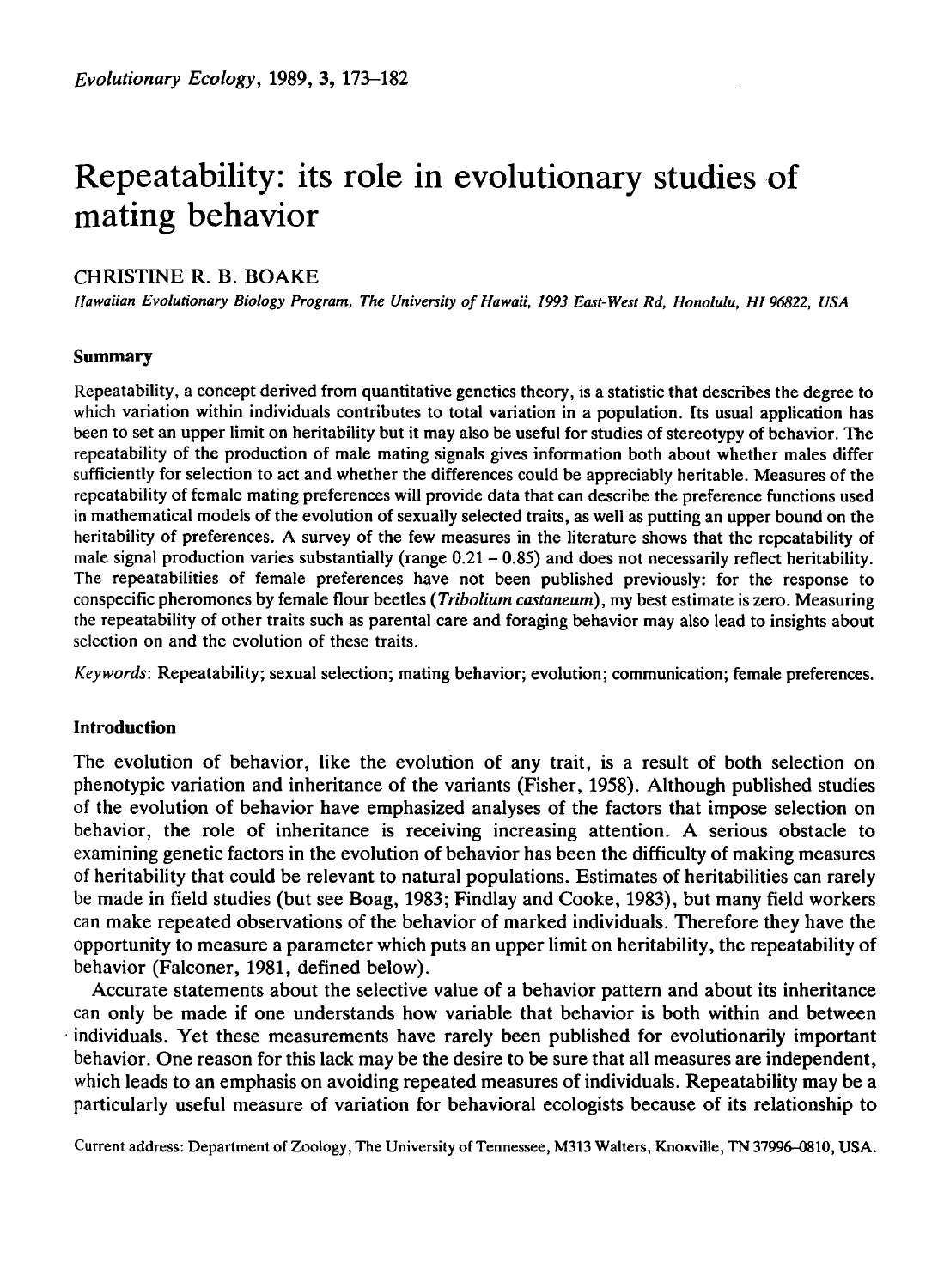heritability. Although the relationship is not sufficiently close to allow substitution of repeatability for heritability in equations for evolutionary change (Falconer, 1981), repeatability allows an evaluation of the feasibility of measuring heritability. It also provides a readily understood measure of stereotypy, which is central to analyses of selection, as will be discussed.

Mating behavior is a topic which has received substantial recent attention as a consequence of quantitative genetic models of its evolution (reviewed in Bradbury and Andersson, 1987). The models make numerous assumptions about the nature of inheritance of male signals and of female preferences. Although the genetical assumptions may be difficult to evaluate directly, phenotypic analyses of repeatability can allow estimates of the validity of some of the assumptions, as is described below. This paper begins with definitions of repeatability and heritability, followed by a discussion of the repeatability of mating behavior. I shall consider both the inheritance of behavior and selection for certain patterns. I intend to demonstrate that by using a perspective which allows considering the repeatability of the behavior under analysis, new evolutionary insights may be gained.

#### **Repeatability and heritability**

Repeatability indicates the proportion of total variation in a trait that is due to differences between individuals (Falconer, 1981). It is based on repeated measures of the same individuals followed by an analysis of variance. Its computation is thoroughly discussed, with examples, by Lessells and Boag (1987). The necessary analysis of variance, sometimes referred to as model II (Sokal and Rohlf, 1981), is designed for the estimation of components of variance rather than strictly for hypothesis testing. Repeatability is defined as:

$$
r = \frac{V_{\rm g} + V_{\rm e}}{V_{\rm t}}
$$

where  $V_g$  is the genotypic variance,  $V_e$  is the general environmental variance, and  $V_t$  is the total phenotypic variance. Genotypic plus general environmental variance are the between-individual component of variance, and total variance includes the within-individual component as well. Heritability (in the narrow sense) is:

$$
h^2 = \frac{V_a}{V_t}
$$

where  $V_a$  is the additive genetic variance (Falconer, 1981). The total genotypic variance,  $V_g$ , may be larger than  $V_a$  if non-additive effects such as dominance influence the character. Thus, the numerator for heritability can never be larger than that for repeatability (unless sampling errors result in inaccurate estimates of repeatability), and repeatability may often overestimate heritability. In computations of repeatability, relationships between individuals need not be known, so the two components of the numerator are not distinguished. Because heritability measures are made on individuals of known relationship, the additive genetic component of variance can be estimated to form the numerator. Lessells and Boag (1987) point out a major pitfall in the computation of repeatability: if mean squares are used rather than components of variance, repeatability will be overestimated.

The role of heritability in equations for evolutionary change has been developed in detail (Falconer, 1981, ch. 11; Lande, 1976, 1981). The change in phenotype between generations can be predicted by multiplying the heritability of a trait by the selection differential on that trait. Low heritability will result in slow evolution (little change in a phenotype from generation to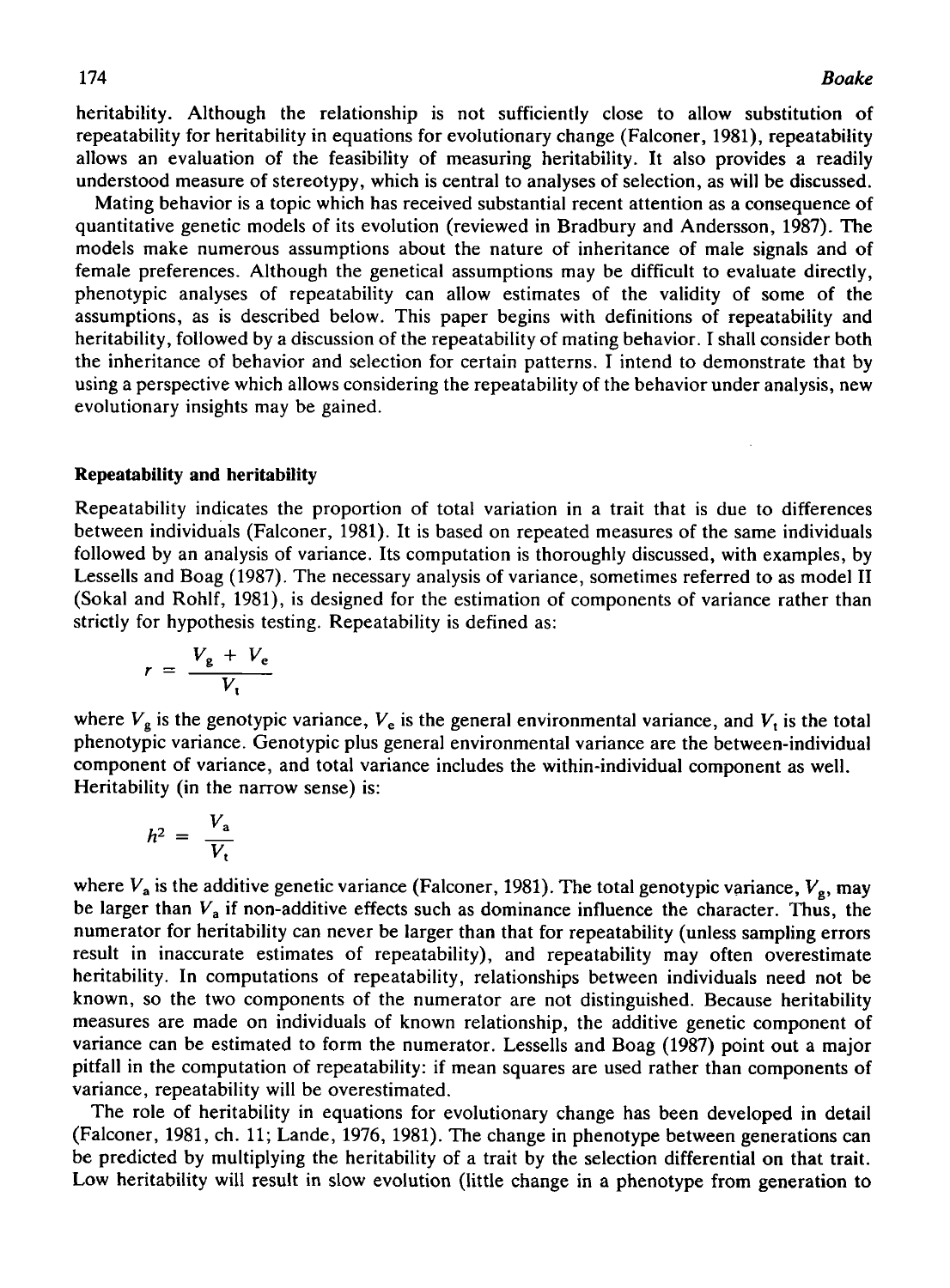generation), even if a trait is subject to strong selection. Repeatability can be used to indicate whether efforts to measure heritability are likely to be worthwhile. The algebraic definitions of repeatability and heritability show that low repeatability cannot accompany high heritability, unless small sample sizes have resulted in erroneous estimates. Low repeatability puts a low ceiling on heritability. A knowledge of repeatability allows one to estimate the sample size that will be necessary for making proper measures of heritability, and it will help in developing the breeding design that minimizes the standard error for the work involved (Falconer, 1981; Shaw, 1987). It may not be possible to bound estimates of substantial heritability away from zero if the sample size is too small or if random noise is too high. If the heritability of some behavior is likely to be low, the effort necessary to estimate it accurately may be extremely time-consuming and expensive. Thus, preliminary measures of repeatability are useful to identify traits which could be amenable to genetic analysis.

High repeatability indicates that repeated measures of the same individual have substantially less variation than measures of different individuals. High repeatability may accompany high heritability, in which case environmental variation is low and most of the genetic variation is additive in nature. The cause of repeatability being substantially higher than heritability could be that environmental variation is high, or that non-additive variance (such as dominance effects) makes a major contribution to genetic variance. A combination of high repeatability and low heritability could indicate that a trait has been under strong selection in the past and is still closely associated with fitness. The strong past selection would reduce additive genetic variance and increase the role of dominance variance (Mather and Jinks, 1971). The continued need to perform the behavior in a very specific way could select for high repeatability within each generation even if the trait could no longer improve between generations.

Repeatability can be low for two reasons because it is computed as a ratio. First, the numerator can be relatively small, which will occur if all individuals are very similar. The similarity might be attributable to either genetic or environmental effects, but further experimentation would be necessary to understand the relative influence of each effect.

A second cause of low repeatability is a relatively large denominator, which is a consequence of environmental influences. These influences may arise when behavior is measured in conditions that are insufficiently controlled. Factors such as temperature, diurnal rhythms, or hormonal slate could affect an animal's performance. If the organism's behavior is highly sensitive to random environmental fluctuations, the behavior would only susceptible to appreciable evolutionary change if the natural environment lacked such randomness. On the other hand, if low repeatability can be traced to some cause such as a hormonal cycle, the effect can be controlled, and repeatability might increase with more careful measurement. Repeatability could also be low if learning occurred between successive measurements of the behavior: activities such as nesting success or foraging appear to improve with experience, so they might show low repeatability.

In the case of learning or in cases where context strongly influences behavior, repeatability may not be a useful measure, because it is only defined if the trait that is being re-measured is indeed the same as before. For example, successive measures of body size in adult birds (e.g. Boag, I983) are likely to be measurements of the same trait, but measurements of wing length in nestlings and fledglings may be of different traits. The issue of whether successive measurements represent different traits or the same trait is still being debated. Cattle breeders do not agree whether milk yield in successive lactations should be considered as repeated measures of the same trait or not (White *et al.,* 1981).

It is often possible to increase repeatability by experimental manipulation. In some cases in which repeatability is low, for example when undetected hormonal cycles influence behavior,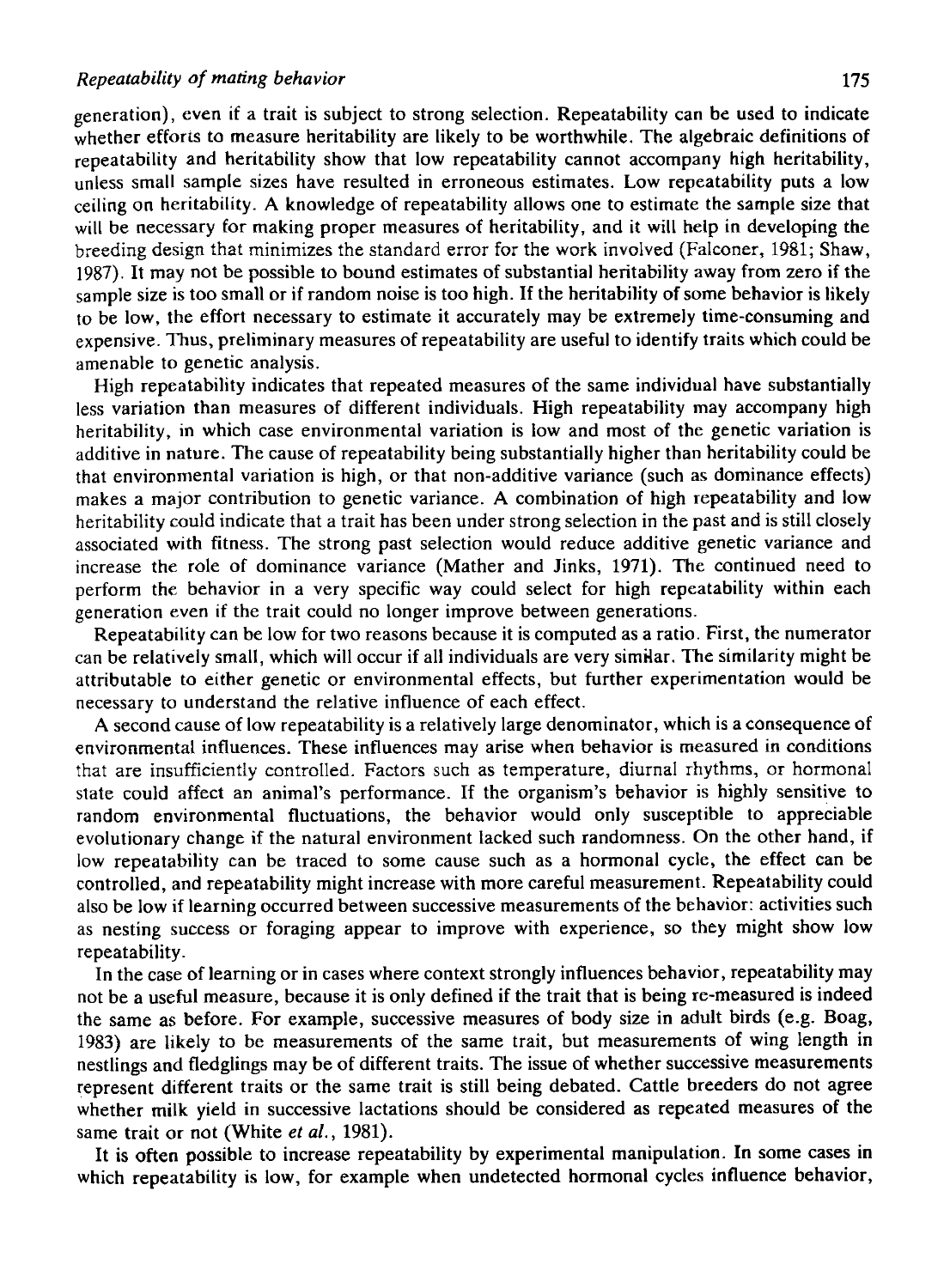control of environmental variation during measurement might allow a more accurate assessment of repeatability. However, environmental variation may often be high in natural populations. If the goal of the measurement of repeatability is to make inferences about selection or evolution in natural populations, then experimental control may be inappropriate. In some cases, experimental control aimed at increasing repeatability might create a character that could not exist in nature.

# **Repeatability, consistency and selection**

Repeatability is directly useful as a measure of the within-individual consistency of displays and other aspects of behavior. Only traits that are manifested consistently within individuals as well as differing between individuals can respond to selection. Sexual signals are often assumed to be

| Organism                                          | Trait                                             | Repeatability              | Heritability    | Reference                            |
|---------------------------------------------------|---------------------------------------------------|----------------------------|-----------------|--------------------------------------|
| Chorthippus<br>brunneus                           | chirp length                                      | 0.56                       | 0.28            | Butlin and Hewitt,<br>1986           |
| (grasshopper)                                     | syllables per<br>chirp                            | 0.56                       | 0.10            | Butlin and Hewitt,<br>1986           |
|                                                   | peak amplitude                                    | 0.21                       | $-0.09$         | Butlin and Hewitt,<br>1986           |
|                                                   | chirp interval                                    | 0.40                       | 0.06            | Butlin and Hewitt,<br>1986           |
|                                                   | syllable length                                   | 0.25                       | $-0.21$         | Butlin and Hewitt,<br>1986           |
| Gryllus integer<br>(field cricket)                | proportion of calls<br>with long bouts            | 0.85                       | $0.75 \pm 0.25$ | <b>Hedrick, 1988;</b><br>pers. comm. |
| Yponomeuta<br>padellus<br>(ermine moth)           | quantities of<br>components of<br>pheromone blend | $0.59 - 0.77$ <sup>a</sup> |                 | Du et al., 1987 <sup>b</sup>         |
| Harpobittacus<br>nigriceps<br>(scorpionfly)       | prey size                                         | 0.47                       |                 | Thornhill, 1983b                     |
| <b>Gasterosteus</b><br>aculeatus<br>(stickleback) | territorial<br>aggression                         | 0.62                       | $0.23 \pm 0.05$ | Bakker, 1986 <sup>c</sup>            |
|                                                   | courtship<br>aggression                           | 0.54                       | 0.52            | Bakker, 1986 <sup>c</sup>            |

Table 1. Repeatabilities and heritabilities of traits that are used during mate attraction or courtship. Standard errors are provided where published.

<sup>a</sup> Range of values for five components of the blend.

b Re-computed from published data, using the method of Lessels and Boag (1987).

r An estimation of narrow-sense heritability based on analyses of full sibs; realized heritabilities after selection for lowered aggression were the same as those computed from the sib analyses, and zero after selection for increased aggression.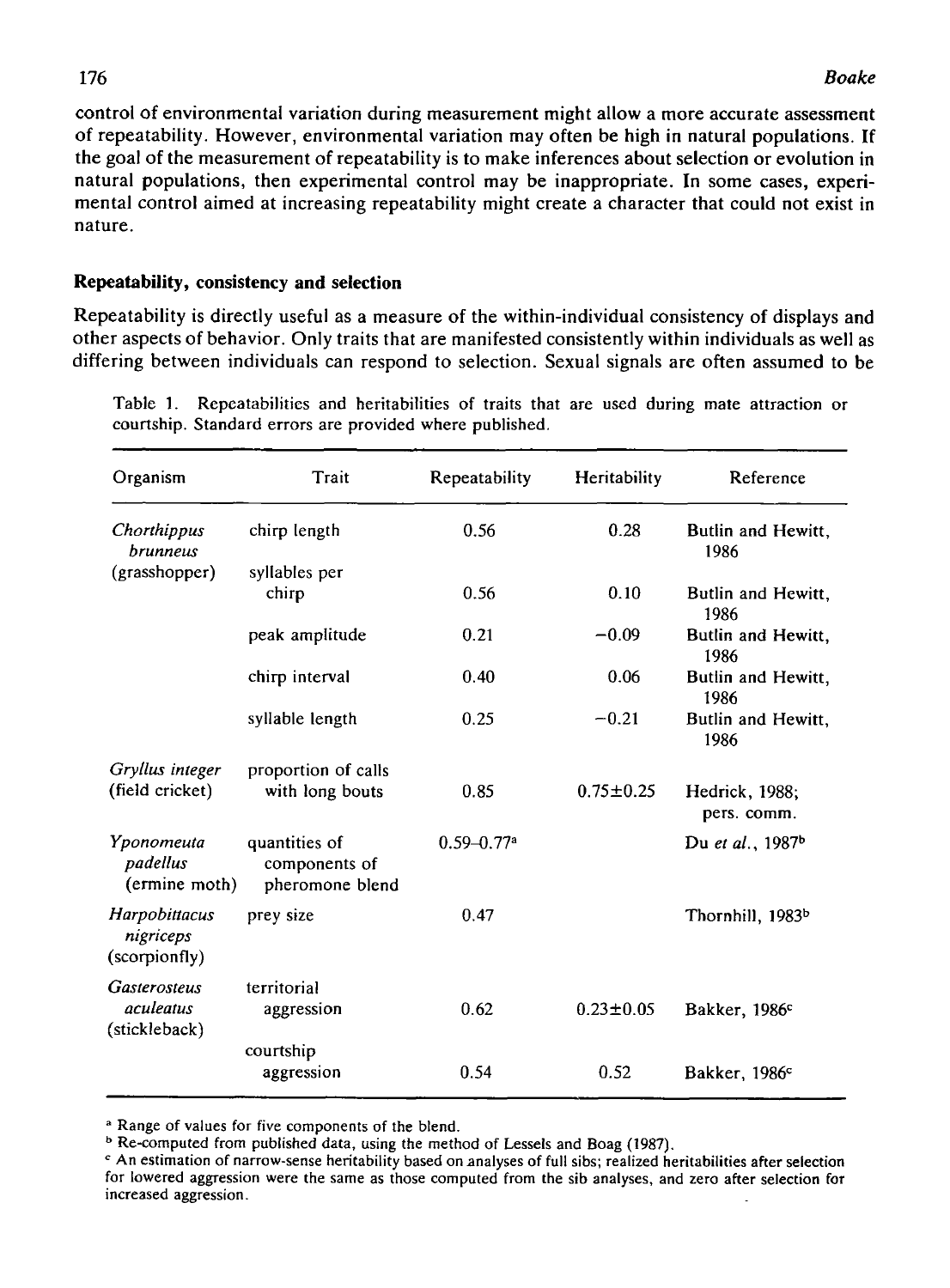# *Repeatability of mating behavior* 177

stereotyped, but their repeatabilities (Table 1) are often much lower than those for morphological traits (Falconer, 1981, Table 8.3; Boag, 1983, Table 1). Finding significant differences between individuals does not indicate that repeatability will be high: for salamander feeding behavior, which had been assumed to be stereotyped, repeatability of components of the gape ranged between 4% and 63%, although all components showed significant differences between individuals (Shaffer and Lauder, 1985). The proportion of courtship devoted to wing fanning differs significantly between male *Drosophila silvestris,* but repeatability of this act is only about 22% (my unpublished data). Such disparities are possible because the components of variance from which repeatability is computed are often smaller than the corresponding mean squares which are used in significance tests.

Very few of the published data on behavior are described in a way that allows the reader to distinguish variance due to differences between individuals from that due to changes in one animal's behavior. This problem of confounding the two sources of variation has been discussed from a statistical point of view by Machlis *et al.* (1985). It is a serious error if used in discussion of the evolution of behavior because random within-individual variation diminishes the maximum detectable heritability, whereas between-individual variation is available for the action of natural or sexual selection.

#### **Repeatability of male displays**

The rate of evolution of a display depends on both the heritability of the display and the strength of selection on it. When a male's mating display has low repeatability, not only will it have low heritability, but also it may not confer mating success on the male. This is because the more likely a male's signal is to deviate from the mean of the females' preferences (discussed later), the less likely he is to mate. Both the mean value of the signal that a male produces and the variance around that mean will influence his mating success. The question of repeatability of mating signals is similar to the issue of comparing short-term studies of reproductive success with lifetime studies: if a male's signal allows high mating success one season, does it have the same structure in other seasons, and (all other things being equal) does it continue to be associated with success? Repeatability could be used to describe the consistency of a male's signal across days, seasons, years, or any other circumstance that may be relevant.

In some cases repeatabilities have been published for behavior patterns which are associated with male mating success (Table 1). Gibson and Bradbury (1985) and Hedrick (1986) identified acoustic signals which are correlated with male mating success and demonstrated that males are consistent in the nature of the signal produced, but in neither case were the results expressed in terms of repeatabilities. When the estimation of heritabilities is possible (Zeh, 1987; Hedrick, 1988), they are obviously preferred over repeatabilities, but for many species, the reporting of repeatabilities would provide a standard measurement of individual consistency.

It will be difficult to measure the repeatabilities of signals which are dependent on context for their form. The call rates of anuran amphibians and crickets are temperature-dependent (Walker, 1975), so the repeatability of male calls will be low if temperature is not taken into account. But in these species, female sensory systems appear to be similarly temperaturedependent (Gerhardt, 1982). Consequently, the male variation may well be biologically meaningful. In such cases, repeatability could be measured for a given temperature (e.g. Hedrick, 1988). A more ambitious approach might be to determine the slope of the regression of signal rate on temperature for each male, and compute the repeatability of that measure. If repeatabilities were measured separately for several temperatures, it would be possible to learn whether the signals were least variable at the temperatures in which the species normally called.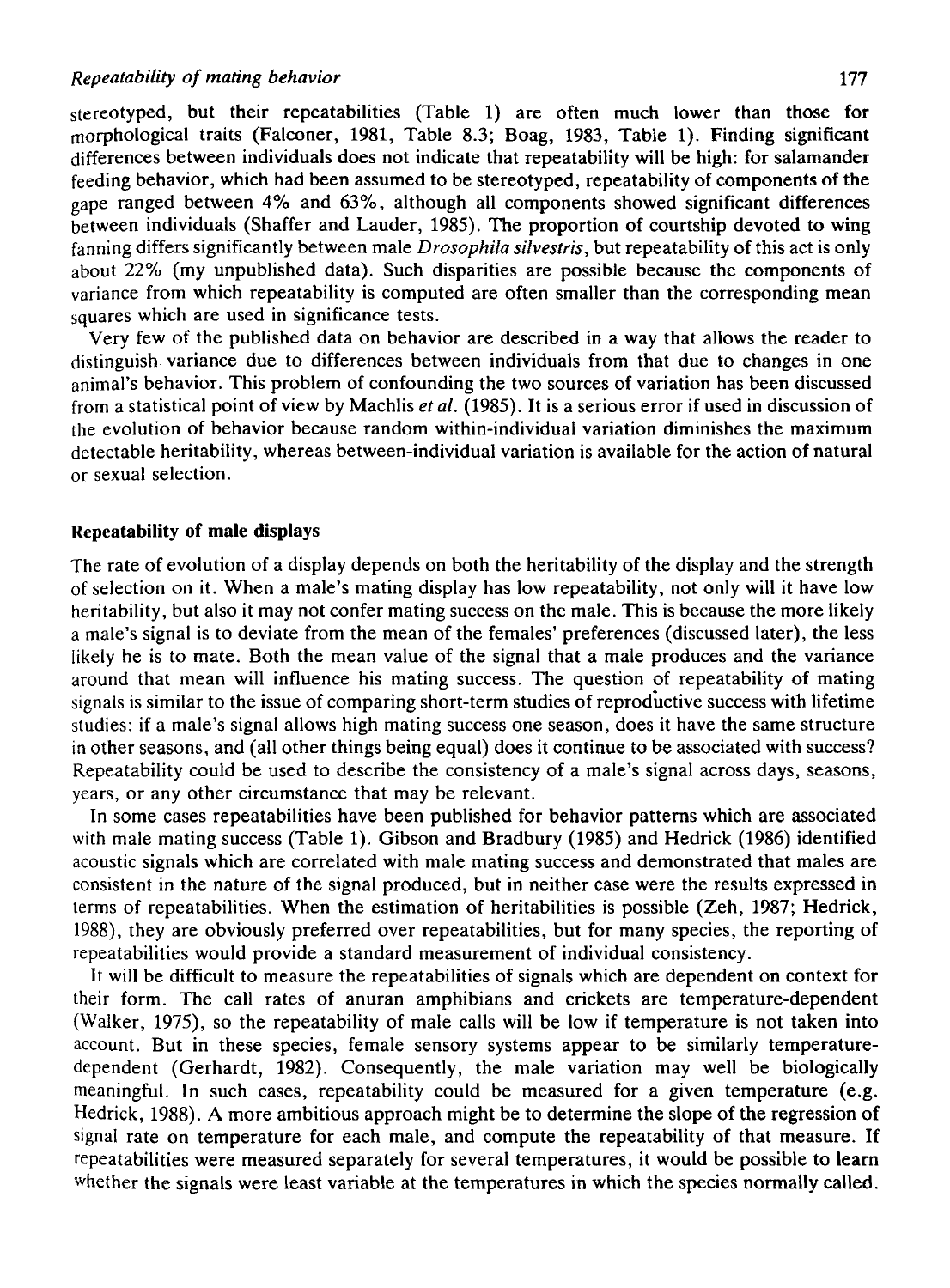The repeatability of context-dependent signals has been measured for the mating behavior of male sailfin mollies (Travis and Woodward, 1989). Large males tend to court females, whereas small males are more likely to attempt to force insemination. Large and small males are consistent in their behavior, regardless of the presence or absence of other males. The rates of these two kinds of behavior were intermediate for intermediate-sized males, when such males were tested alone. However, when intermediate-sized males were in the presence of other males, they behaved like small males, regardless of whether the other males were large of small. Within size classes, the repeatability of each kind of precopulatory behavior was zero for a behavior typical of the class, and 0.6 or greater for the less common behavior shown by that size class.

Repeatabilities and heritabilities of mating displays can be very similar and also very different (Table 1). When repeatability and heritability are similar (e.g. Bakker, 1986; Hedrick, 1988), the environmental contribution to differences between individuals must be low. Substantial differences, as in Butlin and Hewitt's (1986) data on grasshopper songs, could be the result of strong environmental influences. Possibly this could be due to effects on the development of the nervous system.

A common objection to various models of the evolution of sexual behavior is that such behavior is under strong selection and will have low heritability (reviewed by Maynard Smith, 1978; Charlesworth, 1987). The data in Table 1 indicate that efforts to compute repeatabilities and heritabilities are not doomed from the start.

## **Repeatability of female preferences**

It is often quite straightforward to demonstrate that females prefer the signals of conspecifics to those of heterospecifics (e.g. Lloyd, 1966; Gerhardt, 1982; Hoy *et al.,* 1982). In most femalechoice experiments, within-species variation is considered to be trivial compared with the signal differences between species, and a single signal is chosen as 'typical' of the species. Even in these circumstances, all females do not choose the conspecific signal (e.g. Gerhardt, 1982). However, females are rarely tested more than once, so the repeatability of preferences cannot be measured.

I have been unable to find published measures of repeatabilities of female preferences. One reason may be the great difficulty of measuring these preferences. The lack of data concerning the repeatability of female preferences can also be explained because most studies of sexual signals have concentrated on fitness consequences to the signalling male rather than to the choosing female. If male mating success is the focus of a study, a knowledge of the repeatability of female preferences may not affect the conclusions. However, when the evolution of female preferences themselves is being considered, a knowledge of their repeatability is critical. The recent debates about 'good genes' and female preferences (reviewed in Boake, 1986; Bradbury and Andersson, 1987) can in part be resolved by examining repeatability of female preferences: if females are inconsistent in their preferences for male signals, they cannot accurately respond to superior male genotypes.

Some supposedly stereotyped behavior patterns, such as the response to pheromones, may be extremely variable, as I found in a study of flour beetles *(Tribolium castaneum).* I examined the tendency of females to approach a filter paper disc which had been impregnated with a known quantity of synthetic male pheromone. I predicted that because females had a choice between pheromone and a blank, they would show consistently high responses to the pheromone stimulus; if these responses were high for all females, repeatability might be low because there was little between-female variation. The choice was between a disc impregnated with the pheromone dissolved in hexane, and one with pure hexane (the hexane had been allowed to evaporate from each disc). Twenty-four females were tested individually, three times each, with at least a day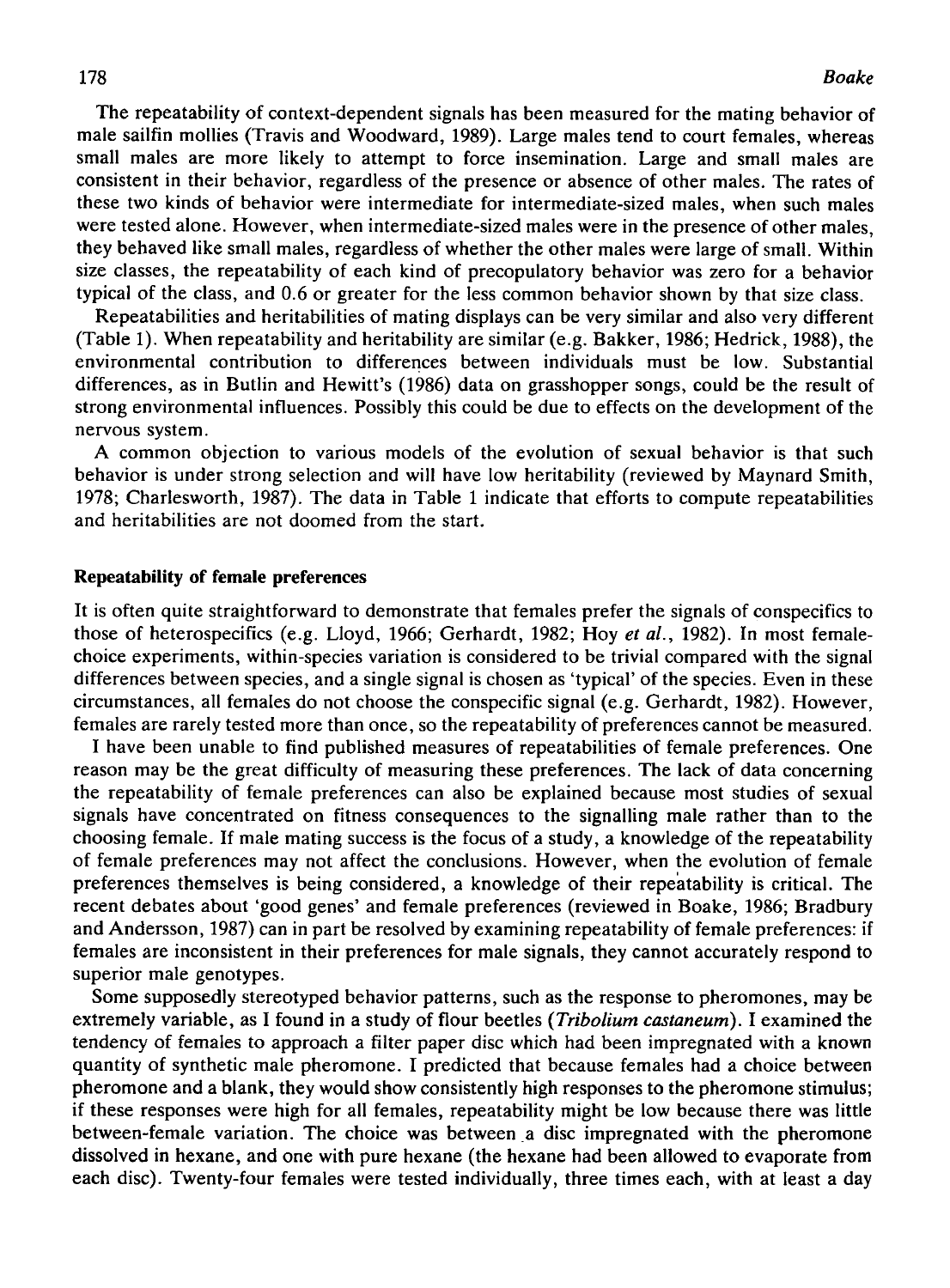# *Repeatability of mating behavior* 179

separating successive tests. I attempted to keep the environmental conditions as constant as possible, using only virgin females, testing them at the same time in their light cycle each day, and in a room that was held at an equivalent humidity and temperature to the incubator where they lived.

The response to pheromone was expressed as the proportion of observations in which the female was within 1 cm of the disc holding pheromone, and on each day the average response to pheromone over all females was about 67% ( $p < 0.01$  that the overall response was random). Despite my precautions with environmental variation, the repeatability of response to the pheromone was zero.-Different females were highly responsive on different days, with no consistent patterns. These results could be explained in a variety of ways, but all the explanations can be summarized by stating that either the test conditions varied in a fashion that I did not detect or that the females' preferences varied between days. If it is valid to conclude that this behavior has zero or near-zero repeatability, then the opportunity for further evolution of the



**,. MALE TRAIT, FEMALE PREFERENCE MALE TRAIT, FEMALE PREFERENCE** 

Figure 1. Representations of female preferences with respect to male traits. In all cases the solid curve represents the distribution of a male sexual signal in the population. (A) In most behavioral tests, females are tested with two extremes of the male trait, represented by the solid and dotted arrows. The solid arrow is the stimulus to which most females respond. The assumption underlying this test is that all females have a similar preference for an extreme male trait. (B) In this case, female behavior (dashed line) is represented by a probability distribution, with all females having an equal probability of choosing a particular male phenotype. (C) Each female has her own probability distribution with a different mean (the curves along the base of the graph). The majority of females concur on the general expression of the trait they prefer. These are the preference functions used in quantitative genetic models of mate choice. (D) The dotted line illustrates the net effect of  $(C)$ , which looks like  $(B)$ , but which arises from differences between females, rather than from all females being alike.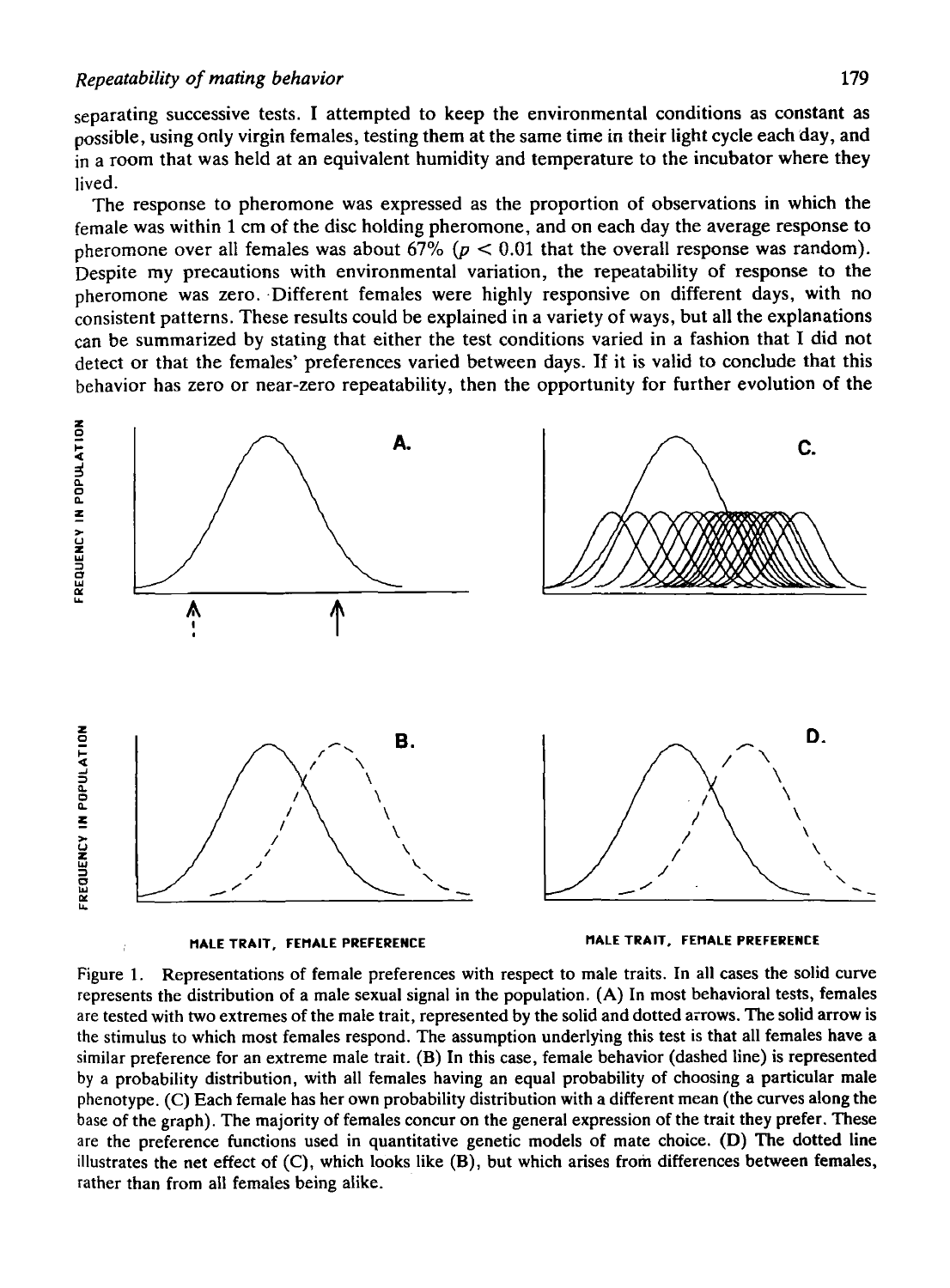response to male pheromones is virtually non-existent, because additive genetic variation must be extremely small.

The process of measuring repeatability of female preferences will provide data that begin to address a component of several of the recent models for the evolution of sexually selected traits: the 'preference functions' that are used to model processes of mate choice (Lande, 1981; Kirkpatrick, 1985, 1986; Heisler, 1984, 1985). These preference functions assume that each female's preference for male phenotypes can be described by a (genetically determined) function, rather than by a single point (Fig. 1). The functions provide each female with a probability of mating with any male she encounters, rather than a certainty of mating with only one type of male. Conceivably, the behavior of each female could be described with a function that is the same as the population's, but on the other hand, each female could have her own preference function (Fig. 1C), and it is this between-female variation (and within-female repeatability) that is assumed in the models (Heisler, 1985). This critical assumption can be evaluated by inquiring whether all females prefer the same trait and whether a female's preference is invariant. Genetic differences between females can only be detected if phenotypic differences exist, which would be tested by a thorough analysis of female choice behavior.

# **Repeatability in studies of other kinds of behavior**

Students of other categories of behavior might also find that considerations of repeatability are useful. I shall discuss parental care and foraging behavior briefly, raising questions that could have evolutionary implications.

The repeatability of parental care is much more difficult to consider than the repeatability of mating displays and female responses because parental care may involve considerable changes due to experience. A perspective of repeatability and analysis of variance allows several intriguing questions to be addressed. For example, the variance in parental effort could be partitioned into components due to differences between individuals and to differences between sexes. A measurement of repeatability of effort for individuals which change mates would reveal whether parental effort stayed the same. A high degree of repeatability of the level of effort across breeding attempts or seasons would indicate that individual variation is more important than these other factors. Studying the repeatability of the major components of parental care in related species might lead to evolutionary insights. Repeatability could be used in longitudinal studies of helping at the nest to evaluate whether the work done by individual helpers is similar to the work they do as parents.

Foraging behavior can contain such a major component of learned behavior that attempts at genetic analyses have been deemed unlikely to be rewarding (Schoener, 1987). The ability to learn differs between species, and has been demonstrated to have a genetic basis within species (Plomin *et al.,* 1980). The repeatability of learning could be evaluated with several types of tests. It might be particularly interesting to study the context-dependence of learning by examining foraging in different types of habitats and asking whether the process of learning is repeatable across habitat types. Another study might be to examine the repeatability of the rate of learning for different types of food (or for food that is preferred to different degrees).

Genetic analyses of foraging behavior have been shown to be feasible for at least three species. Larval foraging tactics, whether to be a 'sitter' or a 'rover' are under genetic control in larvae of *Drosophila melanogaster* (Sokolowski, 1986). Choice of high-protein or high-energy content diets by larval *Drosophila melanogaster* is also under genetic control (Wallin, 1988). Diet choice is constrained by heredity in California garter snakes (Arnold, 1981). Populational differences in the latency to attack prey in the spider *Agelenopsis aperta* have a genetic basis (Hedrick and Riechert, in prep.).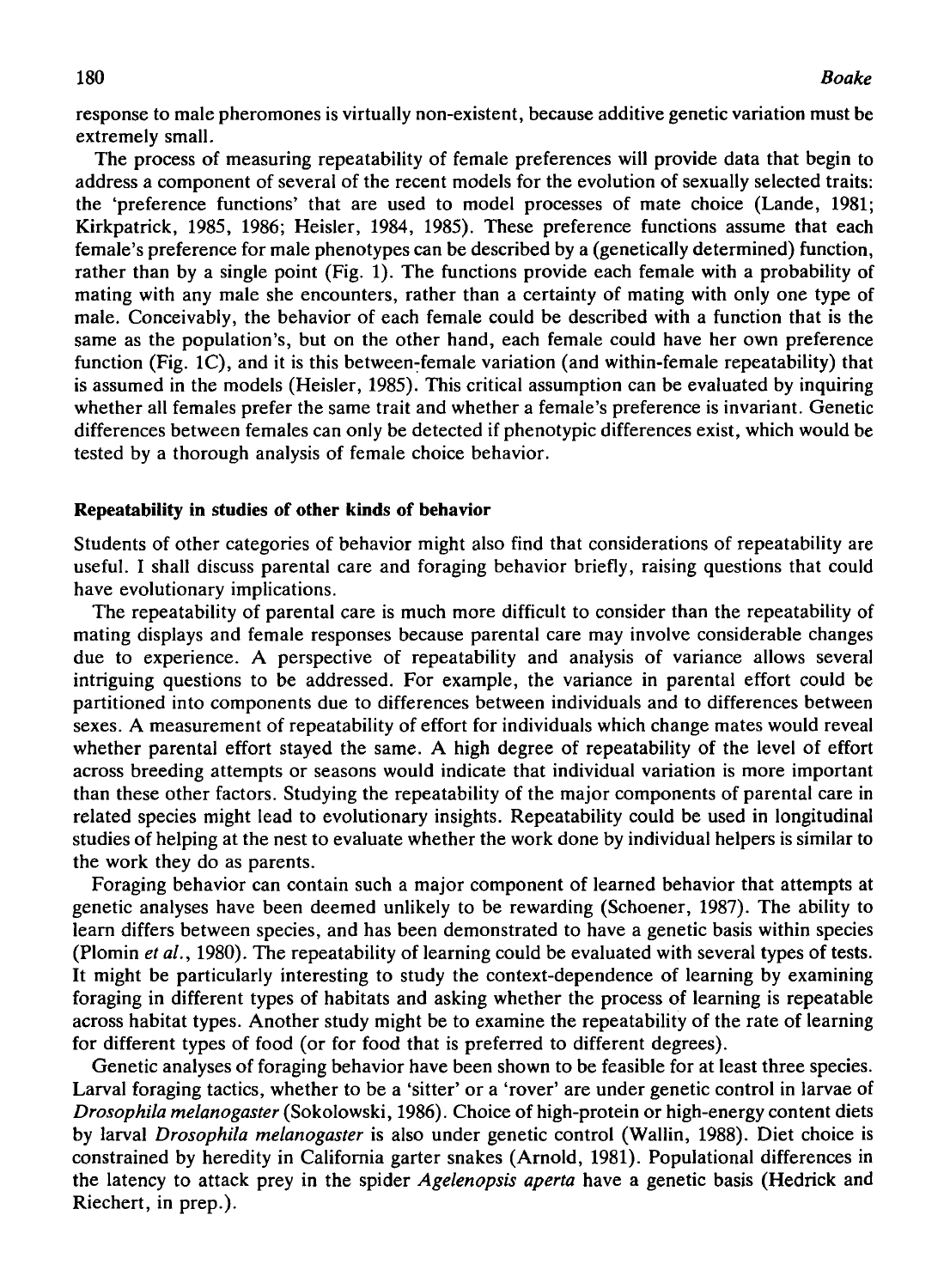## *Repeatability of mating behavior* 181

A knowledge of the degree of stereotypy of various kinds of behavior would allow a better understanding of the phenomena of learning and phenotypic plasticity. Traits with high repeatability will show significant differences between individuals, and these individual differences could be compared for learned and non-learned behavior. An approach which uses the analysis of variance allows the assignment of variation to effects due to individuals and due to differing environments. Different aspects of behavior might be more or less stereotyped in different species, which could allow a search for ecological correlates of behavioral stereotypy and stimulate measurements of selection on different components of a species' repertoire.

Thinking about male signals and female preferences in terms of repeatability requires a view of organisms as variable within some larger pattern that is characteristic of the population or species. From this perspective, mating behavior is assumed to be in the process of evolving rather than having reached the endpoint of evolution. The view requires repeated measurements of known individuals, an activity that is often feasible even in the field. Ultimately the results of studies using repeated measures will allow a discussion of possible rates of evolution, because both the rate of selection and the magnitude of heritability are constrained by repeatability.

#### **Acknowledgments**

I wish to thank the following persons whose willingness to evaluate earlier versions of the manuscript helped enormously in clarifying my ideas: David Foote, Lenny Freed, Carl Gerhardt, John Gittleman, Ann Hedrick, Lorraine Heisler, Bob Jaeger, Steve Palumbi, Todd Shelly, and Laurie Tompkins. Discussions of this topic with Mike Wade were invaluable. The pheromone work was funded by grant BSR-8307585 from NSF (M. J. Wade, co-PI). The fly data were collected while I was funded with a grant from the American Philosophical Society. While writing, I was supported by NSF grant BSR-8600120 (K. Y. Kaneshiro, co-PI).

#### **References**

- Arnold, S. J. (1981) Behavioral variation in natural populations. II. The inheritance of a feeding response in crosses between geographic races of the garter snake, *Thamnophis elegans. Evolution* 35, 510--15.
- Bakker, T. C. M. (1986) Aggressiveness in sticklebacks *(Gasteroesteus aculeatus* L.): a behaviour-genetic study. *Behaviour* 98, 1-144.
- Boag, P. T. (1983) The heritability of external morphology in Darwin's ground finches *(Geospiza)* on lsla Daphne Major, Galapagos. *Evolution* 37, 877-94.
- Boake, C. R. B. (1986) A method for testing adaptive hypotheses of mate choice. *Amer. Natur.* 127,654- 66.
- Bradbury, J. W. and Andersson, M. B. (eds) (1987) *Sexual Selection: Testing the Alternatives.* Dahlem Konferenzen. John Wiley, Chichester, UK.
- Butlin, R. K. and Hewitt, G. M. (1986) Heritability estimates for characters under sexual selection in the grasshopper, *Chorthippus brunneus. Anim. Behav.* 34, 1256-61.
- Charlesworth, B. (1987) The heritability of fitness. *Sexual Selection: Testing the Alternatives. J. W.*  Bradbury and M. B. Andersson (eds), pp. 21-40. Dahlem Konferenzen. John Wiley, Chichester, UK.
- Du, J. -W., Lofstedt, C. and Lofqvist, J. (1987) Repeatability of pheromone emissions from individual female ermine moths *Yponomeuta padellus* and *Yponomeuta rorellus. J. Chem. Ecol.* 13, 1431-41.

Falconer, D. S. (1981) *Introduction to Quantitative Genetics,* 2nd edn. Longman, NY, USA.

- Findlay, C. S. and Cooke, F. (1983) Genetic and environmental components of clutch size variance in a wild population of lesser snow geese *(Anser caerulescens caerulescens). Evolution* 37, 724-34.
- Fisher, R. A. (1958) *The Genetical Theory of Natural Selection,* 2nd edn. Dover, NY, USA.
- Gerhardt, H. C. (1982) Sound pattern recognition in some North American treefrogs (Anura: Hylidae): Implications for mate choice. *Amer. Zool.* 22, 581-95.